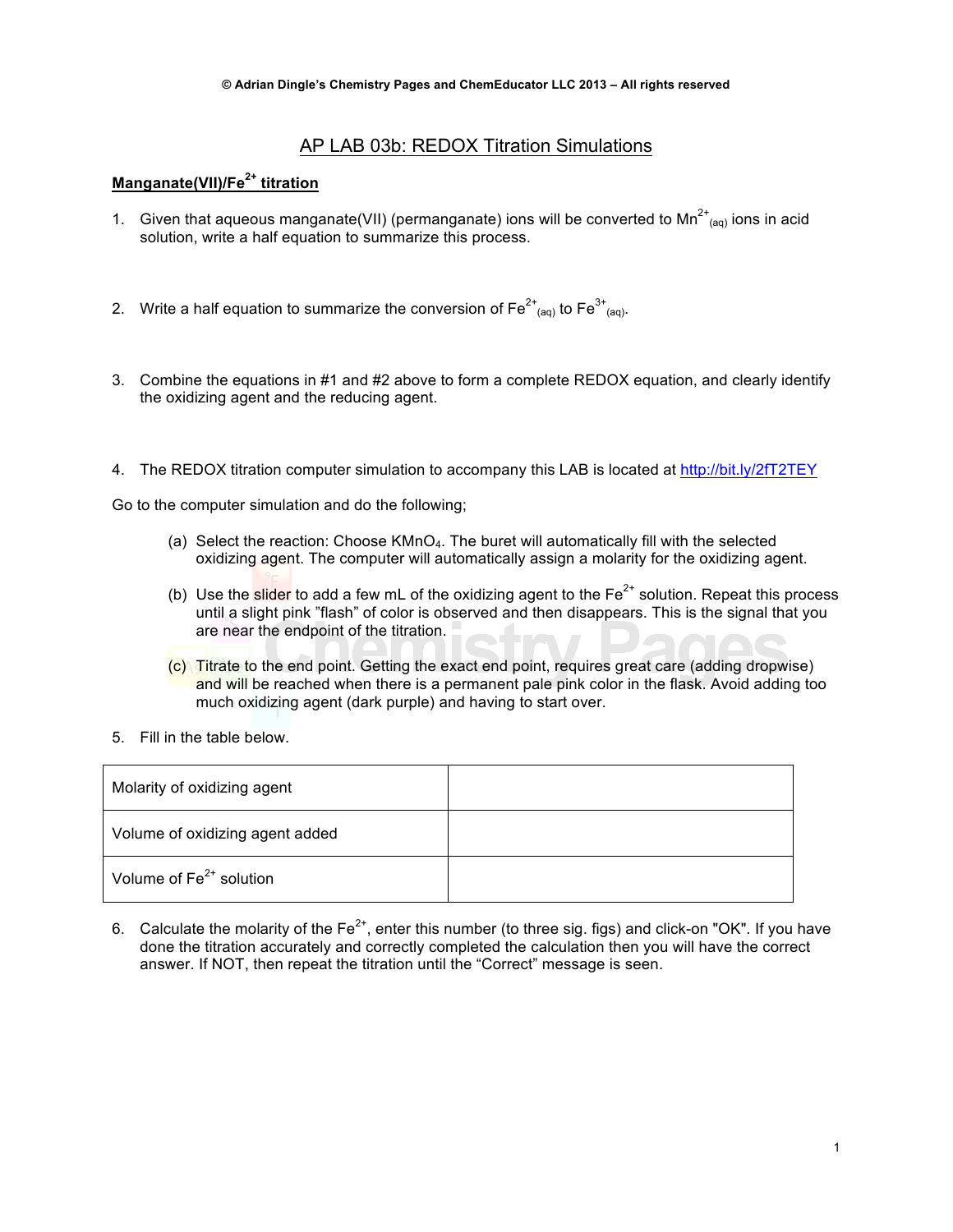#### **I2/Thiosulfate titration**

- 7. Given that aqueous thiosulfate (S<sub>2</sub>O<sub>3</sub><sup>2</sup>) ions will be converted to S<sub>4</sub>O<sub>6</sub><sup>2</sup><sub>(aq)</sub> ions in an oxidation, write a half equation to summarize this process.
- 8. Write a half equation to summarize the conversion of Iodine to Iodide ions.
- 9. Combine the equations in #7 and #8 above to form a complete REDOX equation, and clearly identify the oxidizing agent and the reducing agent.
- 10. The REDOX titration computer simulation to accompany this LAB is located at http://bit.ly/2fT2TEY

Go to the computer simulation and do the following;

- (a) Select the reaction: Choose  $I_2$ . The buret will automatically fill with the thiosulfate solution. The computer will automatically assign a molarity for the Iodine solution.
- (b) Use the slider to add a few mL of the thiosulfate solution to the  $I_2$  solution. Repeat this process until a blue color is observed. This is the signal that the starch indicator has been added and that you are near the endpoint of the titration.
- (c) Titrate to the end point. Getting the exact end point, requires great care (adding drop wise) and will be reached when there is no longer a blue color in the flask. II DI II D
- 11. Fill in the table below.

| Molarity of the iodine solution |  |
|---------------------------------|--|
| Volume of jodine solution       |  |
| Volume of thiosulfate added     |  |

12. Calculate the molarity of the thiosulfate, enter this number (to three sig. figs) and click-on "OK". If you have done the titration accurately and correctly completed the calculation then you will have the correct answer. If NOT, then repeat the titration until the "Correct" message is seen.